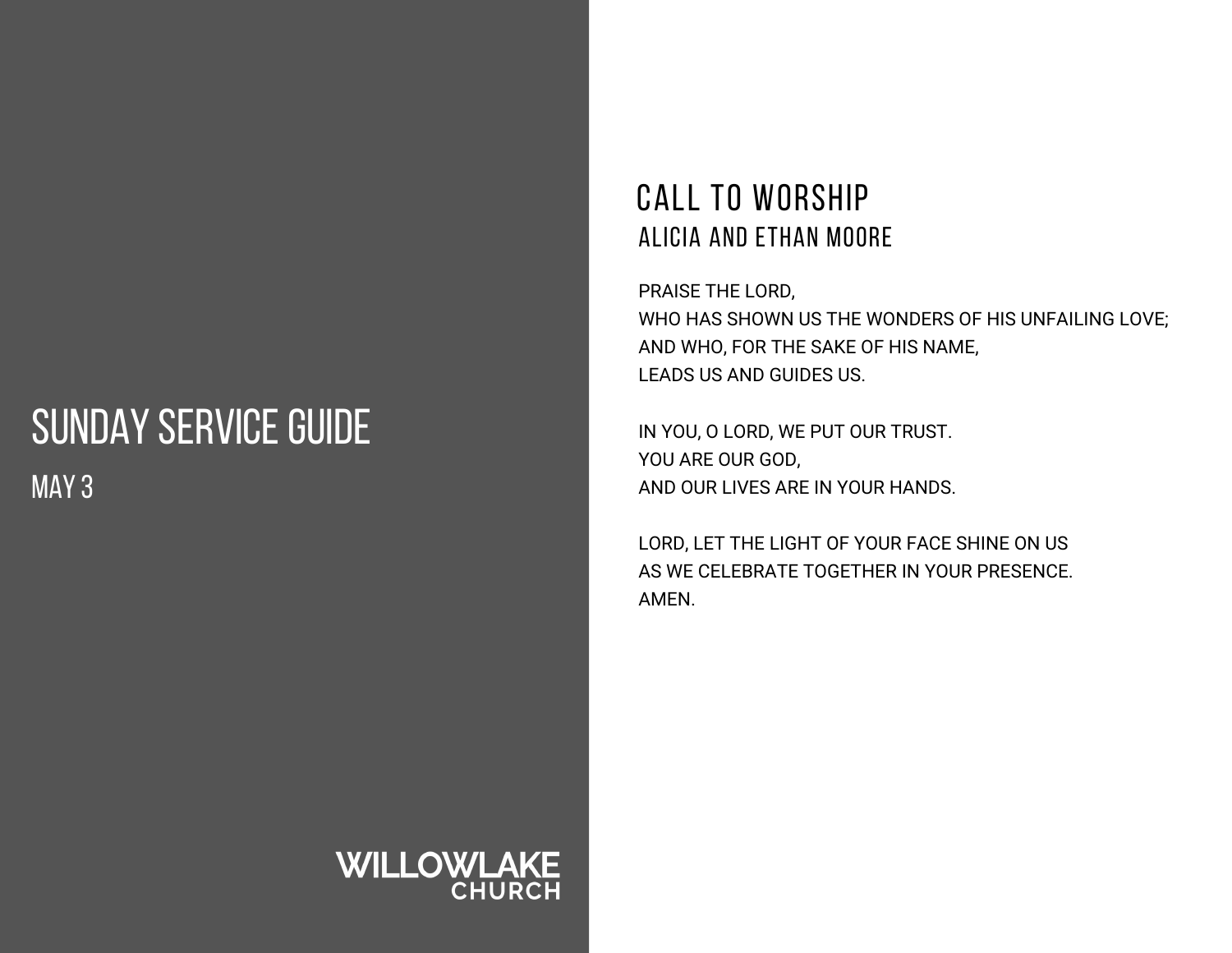### FOREVER REIGN

YOU ARE GOOD YOU ARE GOOD WHEN THERE'S NOTHING GOOD IN ME YOU ARE LOVE YOU ARE LOVE ON DISPLAY FOR ALL TO SEE YOU ARE LIGHT YOU ARE LIGHT WHEN THE DARKNESS CLOSES IN YOU ARE HOPE YOU ARE HOPE YOU HAVE COVERED ALL MY SIN

YOU ARE PEACE YOU ARE PEACE WHEN MY FEAR IS CRIPPLING YOU ARE TRUE YOU ARE TRUE EVEN IN MY WANDERING YOU ARE JOY YOU ARE JOY YOU'RE THE REASON THAT I SING YOU ARE LIFE YOU ARE LIFE IN YOU DEATH HAS LOST ITS STING

(OH) I'M RUNNING TO YOUR ARMS I'M RUNNING TO YOUR ARMS THE RICHES OF YOUR LOVE WILL ALWAYS BE ENOUGH NOTHING COMPARES TO YOUR EMBRACE LIGHT OF THE WORLD FOREVER REIGN

YOU ARE MORE YOU ARE MORE THAN MY WORDS WILL EVER SAY YOU ARE LORD YOU ARE LORD ALL CREATION WILL PROCLAIM YOU ARE HERE YOU ARE HERE IN YOUR PRESENCE I'M MADE WHOLE YOU ARE GOD YOU ARE GOD OF ALL ELSE I'M LETTING GO

MY HEART WILL SING NO OTHER NAME JESUS JESUS (REPEAT 4X)

CCLI SONG # 5639997 JASON INGRAM | REUBEN MORGAN © 2009 HILLSONG MUSIC PUBLISHING AUSTRALIA (ADMIN. BY CAPITOL CMG PUBLISHING) CCLI LICENSE # 141683

### THE HEART OF WORSHIP

WHEN THE MUSIC FADES ALL IS STRIPPED AWAY AND I SIMPLY COME LONGING JUST TO BRING SOMETHING THAT'S OF WORTH THAT WILL BLESS YOUR HEART